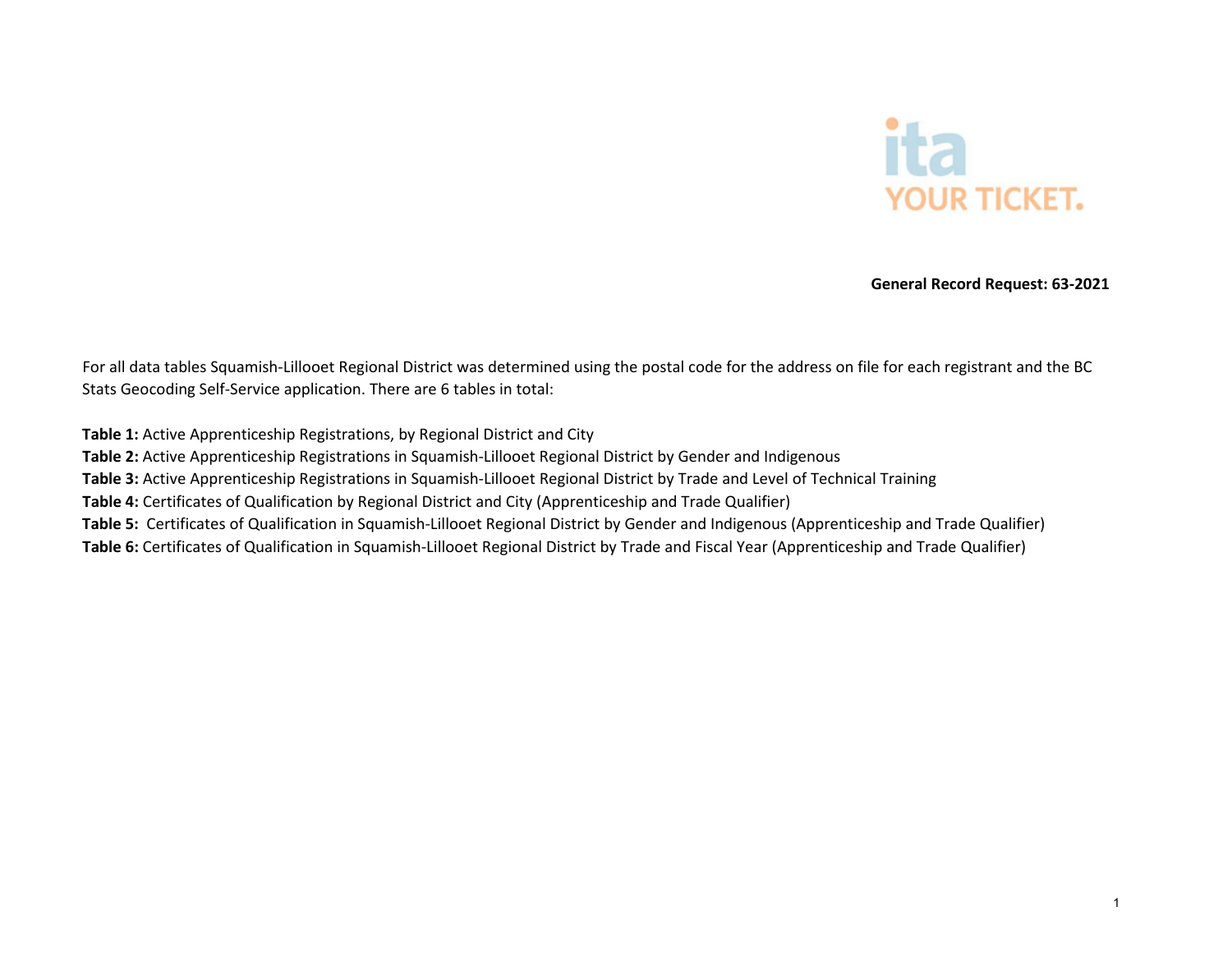| lMonth      | City:                 | <b>Regional District:</b>      |
|-------------|-----------------------|--------------------------------|
|             | Squamish <sup>1</sup> | Squamish-Lillooet <sup>2</sup> |
| March 2019  | 175                   | 547                            |
| March 2020  | 185                   | 572                            |
| March 2021  | 190                   | 542                            |
| August 2021 | 189                   | 514                            |

### **Table 1: Active Apprenticeship Registrations in Squamish‐Lillooet Regional District by City**

#### **Notes**

 $1$ City of Squamish was determined using the postal code for the address on file for each registrant

<sup>2</sup>Squamish-Lillooet Regional District total includes total for City of Squamish.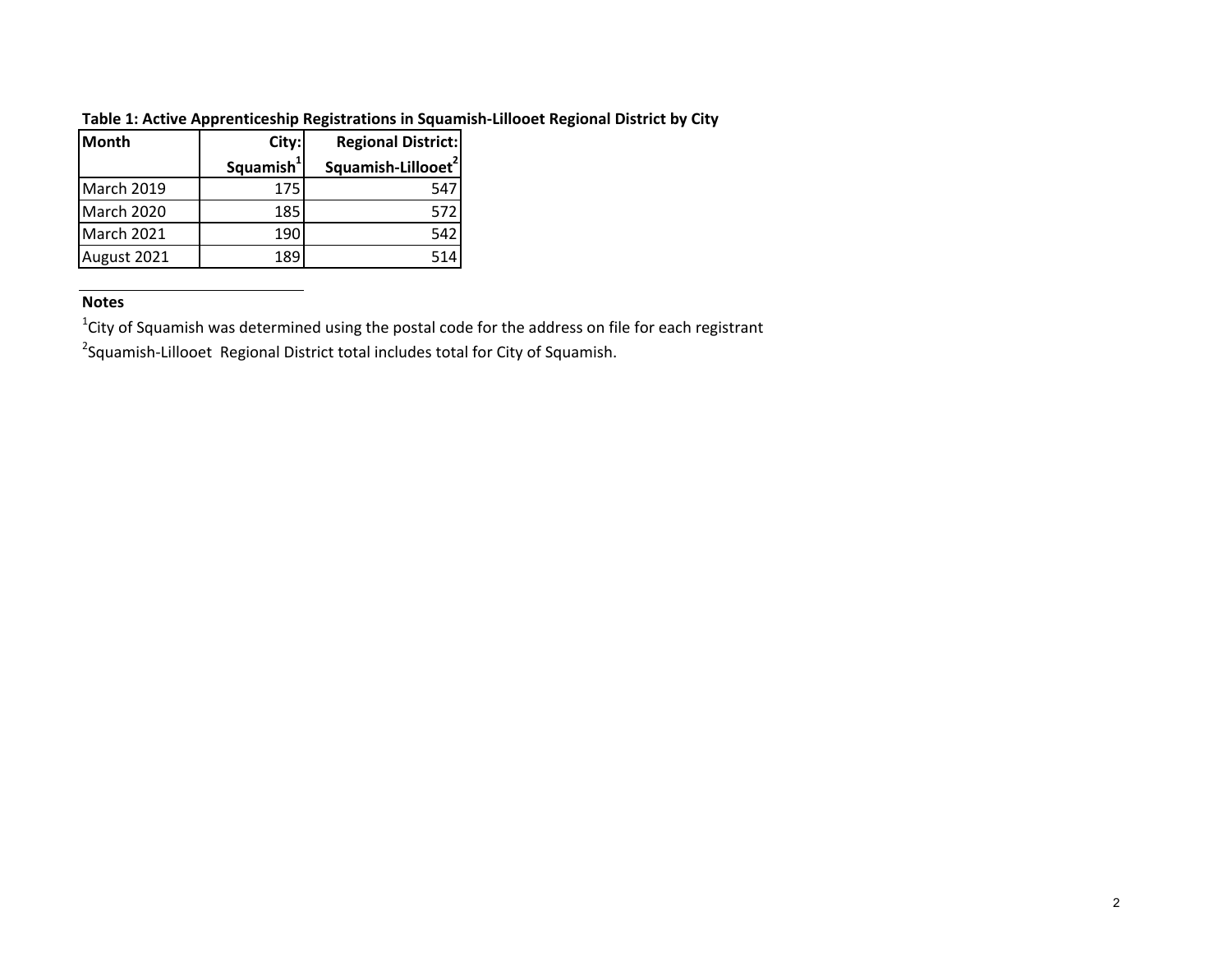| <b>Month</b> | Womenl | Indigenous | <b>Total Active</b>  |
|--------------|--------|------------|----------------------|
|              |        |            | Apprenticeship       |
|              |        |            | <b>Registrations</b> |
| March 2019   | 46     | 60         | 547                  |
| March 2020   | 48     | 72         | 572                  |
| March 2021   | 42     | 60         | 542                  |
| August 2021  | 37     | 52         | 514                  |

**Table 2: Active Apprenticeship Registrations in Squamish‐Lillooet Regional District by Gender and Indigenous<sup>1</sup>**

#### **Notes**

 $^{1}$ Gender and Indigenous are self-identified.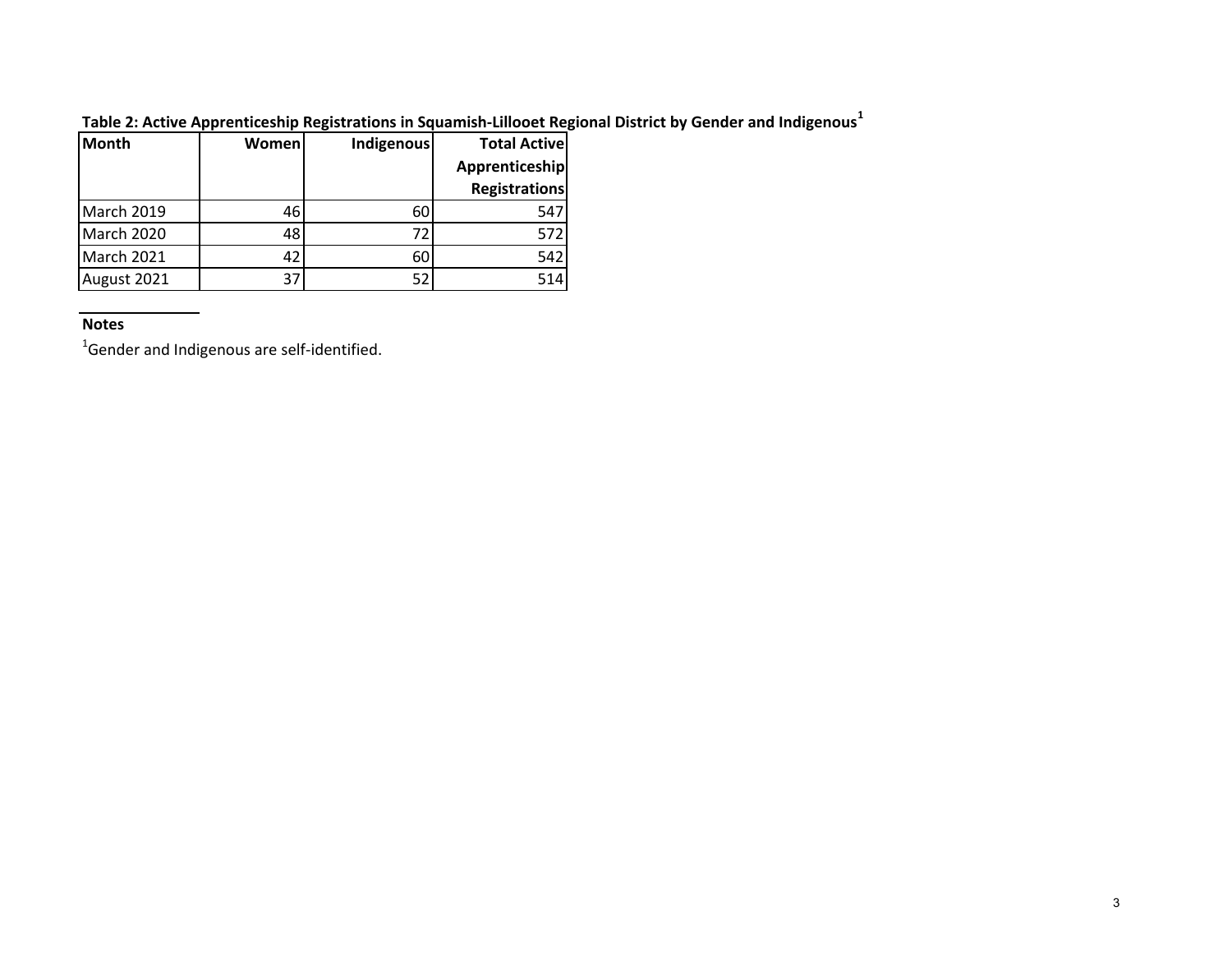| Month             | <b>Trade</b>                                                            | <b>No Technical</b> | Level 1              | Level 2      | Level 3     | Level 4      | <b>Total</b> |
|-------------------|-------------------------------------------------------------------------|---------------------|----------------------|--------------|-------------|--------------|--------------|
|                   |                                                                         | <b>Training</b>     |                      |              |             |              |              |
|                   |                                                                         | <b>Achieved</b>     |                      |              |             |              |              |
| March 2019        | Aircraft Maintenance Technician                                         |                     | $\Omega$             | $\Omega$     | $\Omega$    | $\mathbf{0}$ |              |
| <b>March 2019</b> | Arborist Technician                                                     | $\Omega$            |                      | $\mathbf 0$  | $\Omega$    | $\Omega$     |              |
| March 2019        | <b>Architectural Sheet Metal Worker</b>                                 |                     | $\Omega$             | $\Omega$     | $\mathbf 0$ | $\Omega$     |              |
| March 2019        | Auto Body and Collision Technician                                      |                     |                      | $\Omega$     |             | $\Omega$     | 8            |
| <b>March 2019</b> | Automotive Glass Technician                                             |                     | $\Omega$             | $\mathbf{0}$ | $\mathbf 0$ | $\Omega$     |              |
| <b>March 2019</b> | Automotive Refinishing Technician                                       |                     | $\Omega$             | 0            | $\Omega$    | $\Omega$     |              |
| March 2019        | Automotive Service Technician                                           | 12                  | 12                   |              |             |              | 34           |
| March 2019        | <b>Baker</b>                                                            |                     | $\Omega$             |              |             | $\Omega$     |              |
| March 2019        | Bricklayer (Mason)                                                      |                     | 0                    |              | $\mathbf 0$ | $\Omega$     |              |
| March 2019        | Cabinetmaker (Joiner)                                                   |                     | $\Omega$             |              | $\pmb{0}$   |              |              |
| March 2019        | Carpenter                                                               | 50                  | 19                   | 27           | 8           | 43           | 147          |
| March 2019        | <b>Construction Craft Worker (Labourer)</b>                             |                     |                      | $\Omega$     | $\Omega$    | $\Omega$     | 14           |
| March 2019        | <b>Construction Electrician</b>                                         | 11                  | 11                   | 14           | 12          | 41           | 89           |
| March 2019        | <b>Embalmer and Funeral Director</b>                                    |                     | $\Omega$             | $\Omega$     | $\Omega$    | $\Omega$     |              |
| March 2019        | Gasfitter - Class B                                                     | 8                   |                      |              | $\mathbf 0$ | $\Omega$     | 12           |
| March 2019        | Glazier                                                                 |                     | $\Omega$             |              | $\mathbf 0$ | $\Omega$     |              |
| March 2019        | Hairstylist                                                             |                     | $\Omega$             | 0            | $\mathbf 0$ | $\Omega$     |              |
| March 2019        | Heavy Duty Equipment Technician                                         | 10                  |                      |              |             | 10           | 28           |
| March 2019        | <b>Heavy Equipment Operator</b>                                         |                     |                      | $\Omega$     | $\mathbf 0$ | $\Omega$     |              |
| <b>March 2019</b> | <b>Industrial Electrician</b>                                           |                     | $\Omega$             |              | $\mathbf 0$ |              |              |
| March 2019        | Industrial Mechanic (Millwright)                                        |                     |                      |              |             | 12           | 25           |
| March 2019        | Instrumentation and Control Technician (Industrial Instrument Mechanic) | 0                   | $\Omega$             | 0            | $\mathbf 0$ |              |              |
| March 2019        | Ironworker (Generalist)                                                 | $\mathbf{0}$        | 0                    | $\Omega$     |             | $\mathbf{0}$ |              |
| <b>March 2019</b> | Landscape Horticulturist                                                | $\mathbf 0$         | $\Omega$             | $\mathbf{0}$ | $\Omega$    |              |              |
| <b>March 2019</b> | Lather (Interior Systems Mechanic) (Wall & Ceiling Installer)           |                     | 0                    | $\mathbf{0}$ | $\Omega$    | $\Omega$     |              |
| March 2019        | Marine Mechanical Technician                                            | 0                   | $\Omega$             |              | $\mathbf 0$ | $\Omega$     |              |
| March 2019        | Meatcutter                                                              |                     | $\cdot$ .            | $\mathbf{0}$ | $\Omega$    | $\Omega$     | 9            |
| <b>March 2019</b> | Metal Fabricator (Fitter)                                               | 0                   | $\ddot{\phantom{0}}$ | $\mathbf 0$  | $\Omega$    | $\Omega$     |              |
| March 2019        | Motorcycle Mechanic                                                     | $\mathbf 0$         |                      |              |             |              |              |
| March 2019        | Painter And Decorator                                                   |                     | $\Omega$             | $\mathbf 0$  |             | $\mathbf 0$  |              |
| March 2019        | Plumber                                                                 | 13                  |                      |              | 9           | 12           | 41           |
| March 2019        | <b>Production Horticulturist</b>                                        | $\mathbf 0$         | $\Omega$             | 0            | $\ddotsc$   | $\mathbf 0$  |              |
| March 2019        | <b>Professional Cook</b>                                                | 14                  | 10                   |              | $\ddotsc$   | $\Omega$     | 37           |
| <b>March 2019</b> | Refrigeration and Air Conditioning Mechanic                             |                     |                      |              |             |              | 15           |
| March 2019        | <b>Rig Technician</b>                                                   |                     | ΟI                   | $\ddotsc$    | $\mathbf 0$ | $\Omega$     | $\cdots$     |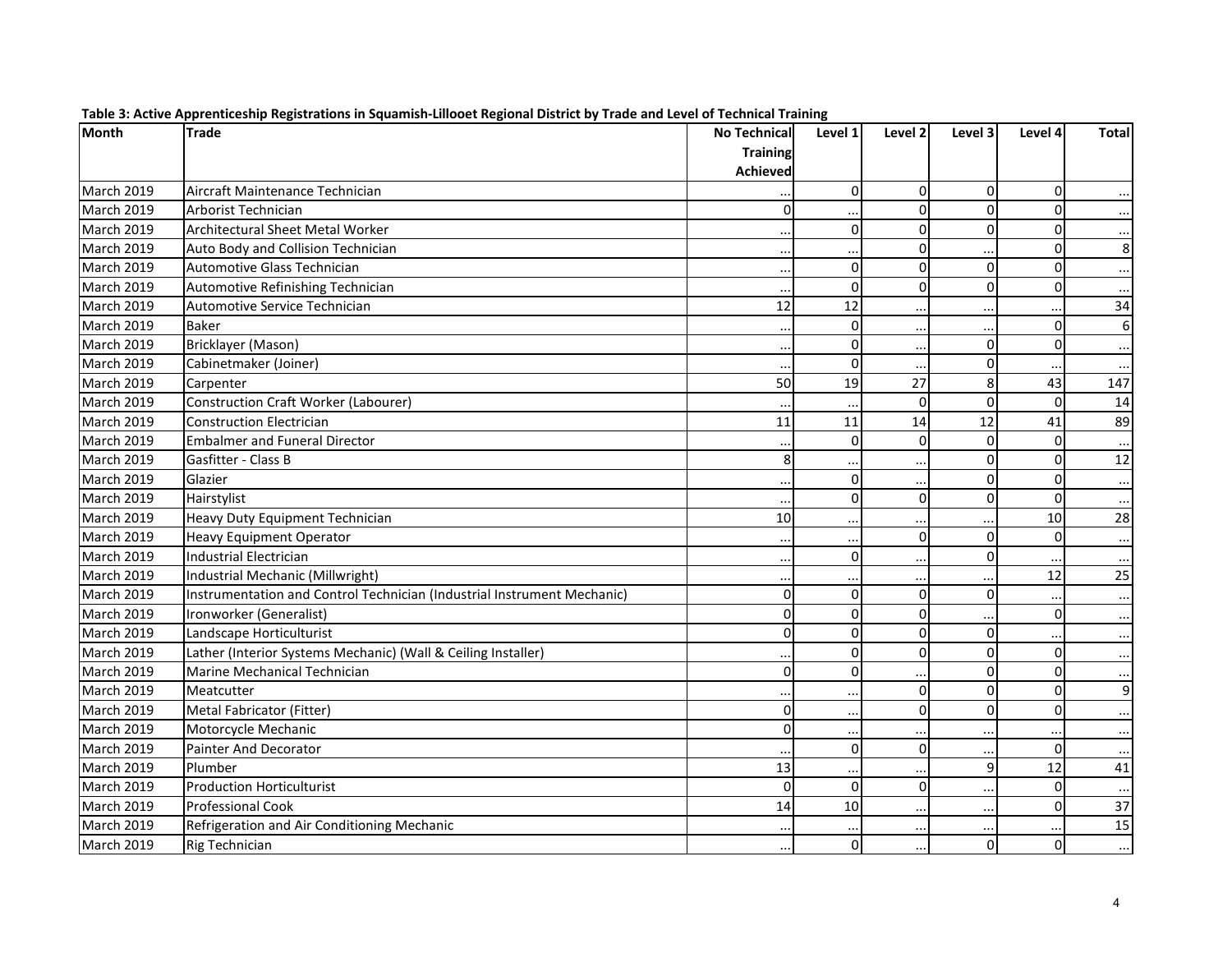| <b>Month</b>      | <b>Trade</b>                                                            | <b>No Technical</b> | Level 1              | Level 2      | Level 3        | Level 4        | <b>Total</b>   |
|-------------------|-------------------------------------------------------------------------|---------------------|----------------------|--------------|----------------|----------------|----------------|
|                   |                                                                         | <b>Training</b>     |                      |              |                |                |                |
|                   |                                                                         | <b>Achieved</b>     |                      |              |                |                |                |
| March 2019        | Roofer (Roofer, Damp and Waterproofer)                                  |                     | $\ddot{\phantom{a}}$ | 0            | $\ddots$       | $\overline{0}$ |                |
| <b>March 2019</b> | Saw Filer                                                               |                     | $\Omega$             | $\Omega$     | $\Omega$       | $\Omega$       |                |
| March 2019        | Security Systems Technician                                             |                     | $\Omega$             | $\mathbf 0$  | $\mathbf 0$    | $\Omega$       |                |
| March 2019        | <b>Sheet Metal Worker</b>                                               |                     | $\Omega$             | $\mathbf{0}$ | $\ddots$       | $\Omega$       |                |
| March 2019        | Sprinkler Fitter                                                        |                     |                      | $\mathbf{0}$ | $\ddotsc$      |                | 8              |
| March 2019        | Steamfitter/Pipefitter                                                  | 0                   | $\Omega$             |              | $\ddotsc$      |                |                |
| March 2019        | <b>Truck and Transport Mechanic</b>                                     | 0                   |                      | $\Omega$     | $\ddotsc$      |                |                |
| <b>March 2019</b> | <b>Utility Arborist</b>                                                 |                     | $\Omega$             |              | $\mathbf 0$    | $\Omega$       |                |
| <b>March 2019</b> | Welder                                                                  |                     | $\Omega$             | $\mathbf 0$  |                | $\Omega$       | 8              |
| <b>March 2019</b> | <b>Total</b>                                                            | 178                 | 83                   | 82           | 67             | 137            | 547            |
| March 2020        | Aircraft Maintenance Technician                                         |                     | $\Omega$             | $\Omega$     | $\mathbf 0$    | $\Omega$       |                |
| March 2020        | Arborist Technician                                                     | 0                   |                      | 0            | $\mathbf 0$    | $\Omega$       |                |
| March 2020        | Architectural Sheet Metal Worker                                        |                     | $\Omega$             | $\mathbf{0}$ | $\Omega$       | $\Omega$       |                |
| March 2020        | Auto Body and Collision Technician                                      |                     | $\cdot$ .            |              | $\ddotsc$      | $\Omega$       | $\overline{7}$ |
| March 2020        | Automotive Glass Technician                                             |                     | $\ddot{\phantom{a}}$ | $\mathbf 0$  | $\mathbf 0$    | $\Omega$       |                |
| March 2020        | Automotive Refinishing Technician                                       |                     |                      | $\Omega$     | $\Omega$       | $\Omega$       |                |
| March 2020        | Automotive Service Technician                                           | 14                  | 8                    |              | $\ddotsc$      |                | 30             |
| March 2020        | <b>Baker</b>                                                            |                     | $\Omega$             |              | $\ddotsc$      | $\Omega$       |                |
| <b>March 2020</b> | Bricklayer (Mason)                                                      |                     | $\Omega$             |              | $\mathbf 0$    | $\Omega$       |                |
| March 2020        | Cabinetmaker (Joiner)                                                   |                     |                      |              | $\ddotsc$      |                |                |
| March 2020        | Carpenter                                                               | 56                  | 31                   | 32           | 9              | 34             | 162            |
| March 2020        | <b>Construction Electrician</b>                                         | 24                  | 16                   | 23           | 18             | 26             | 107            |
| March 2020        | Cook                                                                    | 0                   | $\Omega$             | $\mathbf 0$  |                | $\Omega$       |                |
| March 2020        | <b>Embalmer and Funeral Director</b>                                    | $\Omega$            | $\Omega$             |              | 0              | $\Omega$       |                |
| March 2020        | Gasfitter - Class B                                                     | 13                  | $\ddot{\phantom{a}}$ | $\ddotsc$    | $\mathbf 0$    | $\Omega$       | 17             |
| March 2020        | Glazier                                                                 |                     | $\Omega$             | $\mathbf{0}$ | $\Omega$       | $\Omega$       |                |
| March 2020        | Hairstylist                                                             |                     | $\Omega$             | $\Omega$     | $\mathbf 0$    | $\Omega$       |                |
| March 2020        | Heavy Duty Equipment Technician                                         | 8                   |                      |              | 6              | 6              | 28             |
| March 2020        | <b>Heavy Equipment Operator</b>                                         | 0                   | $\ddot{\phantom{a}}$ | 0            | $\Omega$       | $\Omega$       |                |
| March 2020        | Industrial Electrician                                                  |                     | $\Omega$             | $\mathbf{0}$ | $\mathbf 0$    |                |                |
| March 2020        | Industrial Mechanic (Millwright)                                        | $\cdot$ .           | $\ddot{\phantom{0}}$ |              | $\ddotsc$      | 6              | 17             |
| March 2020        | Instrumentation and Control Technician (Industrial Instrument Mechanic) |                     | $\Omega$             | $\Omega$     | $\overline{0}$ |                |                |
| March 2020        | Ironworker (Generalist)                                                 |                     |                      | $\Omega$     | $\ddotsc$      | $\Omega$       |                |
| March 2020        | Landscape Horticulturist                                                | 0                   | 0                    | $\Omega$     | $\mathbf 0$    |                |                |
| March 2020        | Lather (Interior Systems Mechanic) (Wall & Ceiling Installer)           |                     | ΩI                   | $\Omega$     | $\Omega$       | $\Omega$       |                |
| <b>March 2020</b> | Machinist                                                               | 0                   | <sub>0</sub>         | $\ddotsc$    | $\mathbf 0$    | $\Omega$       | $\cdots$       |

|  |  | Table 3: Active Apprenticeship Registrations in Squamish-Lillooet Regional District by Trade and Level of Technical Training |
|--|--|------------------------------------------------------------------------------------------------------------------------------|
|  |  |                                                                                                                              |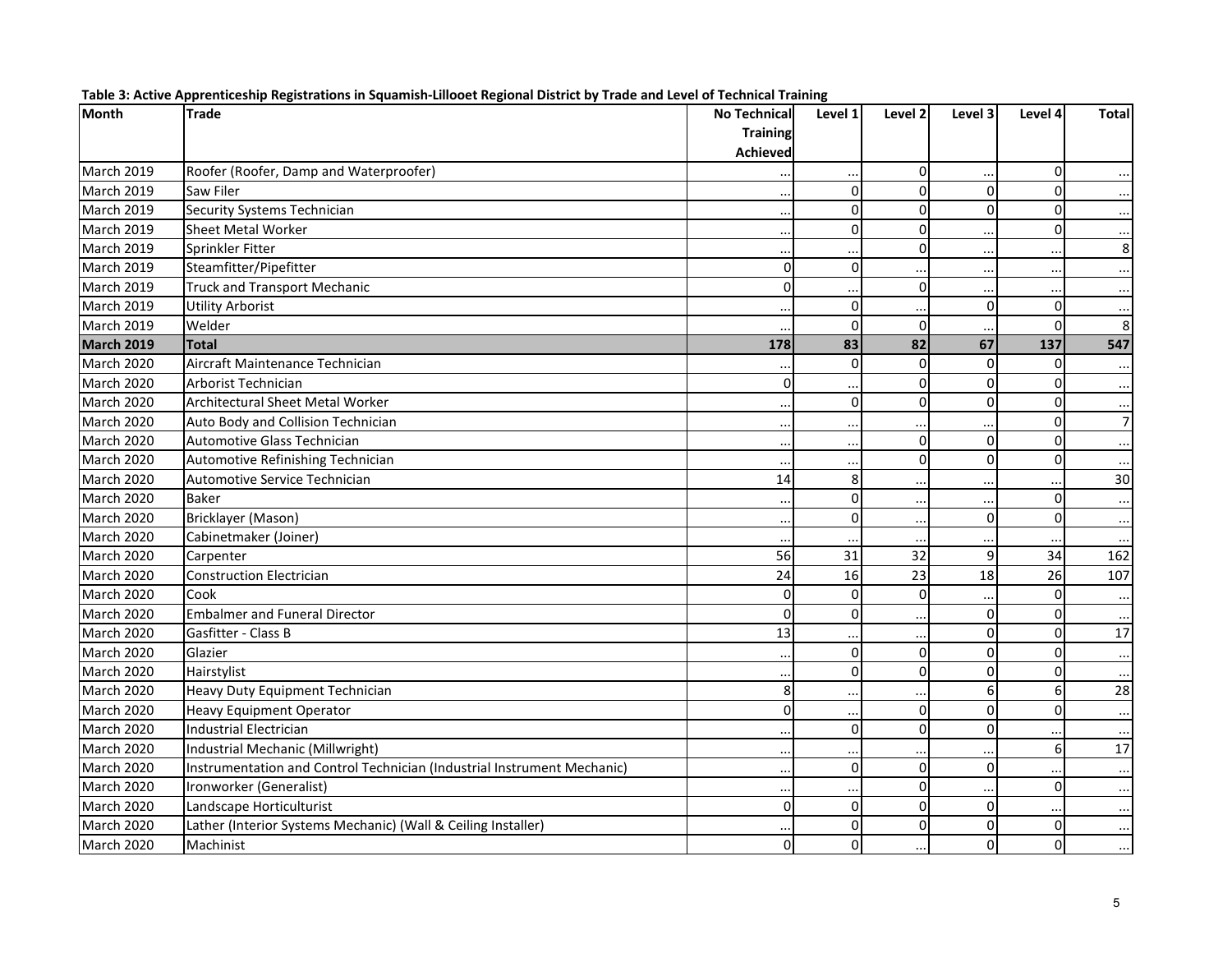| <b>Month</b>      | <b>Trade</b>                                | <b>No Technical</b> | Level 1              | Level 2              | Level 3     | Level 4        | <b>Total</b>     |
|-------------------|---------------------------------------------|---------------------|----------------------|----------------------|-------------|----------------|------------------|
|                   |                                             | <b>Training</b>     |                      |                      |             |                |                  |
|                   |                                             | <b>Achieved</b>     |                      |                      |             |                |                  |
| March 2020        | Marine Mechanical Technician                | $\mathbf 0$         | $\Omega$             | $\ddot{\phantom{a}}$ | $\pmb{0}$   | $\overline{0}$ |                  |
| March 2020        | Meatcutter                                  |                     |                      | $\Omega$             | $\Omega$    | $\Omega$       |                  |
| March 2020        | Metal Fabricator (Fitter)                   |                     | $\Omega$             | $\Omega$             | 0           | $\Omega$       | $\cdots$         |
| March 2020        | Mobile Crane Operator                       | $\ddotsc$           | $\Omega$             | $\Omega$             | $\mathbf 0$ | $\Omega$       | $\cdots$         |
| March 2020        | Motorcycle Mechanic                         |                     |                      |                      |             |                | 6                |
| March 2020        | Painter And Decorator                       |                     | $\Omega$             | $\Omega$             | 0           | $\Omega$       | $\ddotsc$        |
| March 2020        | Piledriver And Bridgeworker                 |                     | $\Omega$             | $\Omega$             | $\mathbf 0$ | $\Omega$       |                  |
| March 2020        | Plumber                                     | 11                  |                      | 12                   | 9           |                | 43               |
| March 2020        | <b>Professional Cook</b>                    | 19                  | $\cdot$ $\cdot$      | $\overline{7}$       | $\cdots$    | $\Omega$       | 35               |
| March 2020        | Refrigeration and Air Conditioning Mechanic |                     | $\ddotsc$            |                      | $\cdots$    |                | 12               |
| March 2020        | Roofer (Roofer, Damp and Waterproofer)      | 6                   |                      | $\Omega$             |             | $\Omega$       | 9                |
| March 2020        | Security Systems Technician                 | $\ddotsc$           | 0                    | $\Omega$             | $\pmb{0}$   | $\mathbf 0$    |                  |
| March 2020        | <b>Sheet Metal Worker</b>                   |                     | $\Omega$             | $\Omega$             | $\ddotsc$   | $\overline{0}$ |                  |
| March 2020        | Sprinkler Fitter                            |                     |                      |                      | $\ddotsc$   | $\Omega$       | 12               |
| March 2020        | Steamfitter/Pipefitter                      | $\ddotsc$           | $\mathbf 0$          | $\ddotsc$            | $\cdots$    |                | $\boldsymbol{6}$ |
| March 2020        | <b>Truck and Transport Mechanic</b>         | $\mathbf 0$         |                      | $\Omega$             | $\ddots$    |                | $\cdots$         |
| March 2020        | <b>Utility Arborist</b>                     |                     |                      | $\Omega$             | 0           | $\Omega$       | $\ddotsc$        |
| March 2020        | Welder                                      |                     | $\ddot{\phantom{a}}$ |                      | $\ddotsc$   | $\mathbf 0$    | $\boldsymbol{6}$ |
| <b>March 2020</b> | <b>Total</b>                                | 205                 | 101                  | 105                  | 68          | 93             | 572              |
| March 2021        | Aircraft Maintenance Technician             |                     | $\Omega$             | $\Omega$             | $\mathbf 0$ | $\Omega$       |                  |
| March 2021        | Arborist Technician                         | $\cdots$            | $\mathbf 0$          | $\Omega$             | $\mathbf 0$ | $\mathbf 0$    | $\cdots$         |
| March 2021        | Architectural Sheet Metal Worker            |                     | $\Omega$             | $\Omega$             | 0           | $\Omega$       | $\ddotsc$        |
| March 2021        | Auto Body and Collision Technician          |                     |                      |                      | $\Omega$    | $\Omega$       | $\boldsymbol{6}$ |
| March 2021        | Automotive Glass Technician                 |                     | $\ddot{\phantom{a}}$ | $\Omega$             | $\mathbf 0$ | $\mathbf 0$    |                  |
| March 2021        | Automotive Refinishing Technician           |                     |                      | 0                    | $\Omega$    | $\Omega$       |                  |
| March 2021        | <b>Automotive Service Technician</b>        | 14                  | $\overline{7}$       | 6                    | $\ddotsc$   |                | 33               |
| March 2021        | <b>Baker</b>                                | $\mathbf 0$         | $\Omega$             | $\Omega$             | $\ldots$    | $\mathbf 0$    | $\cdots$         |
| March 2021        | Bricklayer (Mason)                          | $\Omega$            | $\Omega$             |                      | 0           | $\Omega$       |                  |
| March 2021        | Cabinetmaker (Joiner)                       |                     | $\Omega$             | $\ddotsc$            | $\ddotsc$   |                |                  |
| March 2021        | Carpenter                                   | 75                  | 32                   | 28                   | 8           | 30             | 173              |
| March 2021        | <b>Construction Electrician</b>             | 24                  | 24                   | 27                   | 17          | 15             | 107              |
| March 2021        | <b>Embalmer and Funeral Director</b>        | $\mathbf 0$         | $\Omega$             | $\ddot{\phantom{a}}$ | $\pmb{0}$   | $\Omega$       |                  |
| March 2021        | Gasfitter - Class B                         | 13                  |                      |                      | $\mathbf 0$ | $\Omega$       | 18               |
| March 2021        | Glazier                                     |                     | $\Omega$             | $\Omega$             | $\Omega$    | $\Omega$       |                  |
| March 2021        | Hairstylist                                 |                     | $\Omega$             | $\Omega$             | 0           | $\mathbf{0}$   |                  |
| March 2021        | Heavy Duty Equipment Technician             |                     |                      | $\ddot{\phantom{a}}$ | 6           |                | 23               |

|  |  | Table 3: Active Apprenticeship Registrations in Squamish-Lillooet Regional District by Trade and Level of Technical Training |
|--|--|------------------------------------------------------------------------------------------------------------------------------|
|  |  |                                                                                                                              |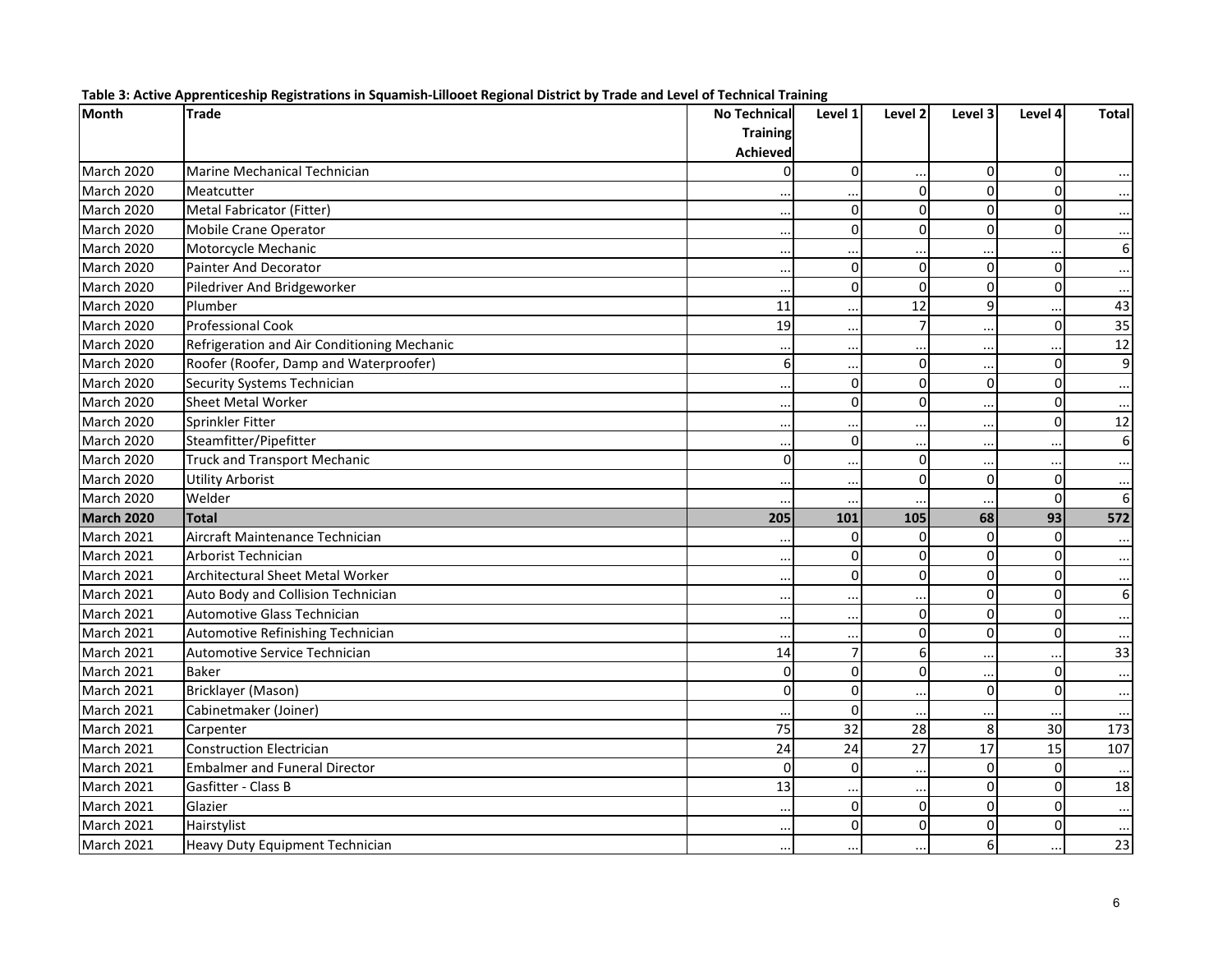| <b>Month</b>      | <b>Trade</b>                                                            | <b>No Technical</b> | Level 1              | Level 2              | Level 3         | Level 4     | <b>Total</b>   |
|-------------------|-------------------------------------------------------------------------|---------------------|----------------------|----------------------|-----------------|-------------|----------------|
|                   |                                                                         | <b>Training</b>     |                      |                      |                 |             |                |
|                   |                                                                         | <b>Achieved</b>     |                      |                      |                 |             |                |
| March 2021        | <b>Heavy Equipment Operator</b>                                         | 0                   | $\ddotsc$            | 0                    | $\Omega$        | $\mathbf 0$ |                |
| March 2021        | Industrial Electrician                                                  |                     | $\ddot{\phantom{a}}$ | $\Omega$             |                 | $\Omega$    |                |
| <b>March 2021</b> | Industrial Mechanic (Millwright)                                        |                     | $\ddot{\phantom{a}}$ | $\overline{7}$       | $\ddotsc$       |             | 16             |
| March 2021        | Instrumentation and Control Technician (Industrial Instrument Mechanic) |                     | $\Omega$             | $\mathbf 0$          | $\ddots$        |             |                |
| March 2021        | Ironworker (Generalist)                                                 |                     |                      | $\Omega$             | $\Omega$        | $\Omega$    |                |
| March 2021        | Landscape Horticulturist                                                | 0                   |                      | $\mathbf{0}$         | $\overline{0}$  | $\Omega$    |                |
| March 2021        | Machinist                                                               | $\mathbf 0$         | $\Omega$             |                      | $\Omega$        | $\Omega$    |                |
| March 2021        | Marine Mechanical Technician                                            | 0                   | $\Omega$             |                      | $\Omega$        | $\Omega$    |                |
| March 2021        | Meatcutter                                                              |                     | $\Omega$             | $\mathbf 0$          | $\Omega$        | $\Omega$    |                |
| March 2021        | Motorcycle Mechanic                                                     | $\mathbf 0$         | $\Omega$             |                      |                 |             |                |
| March 2021        | <b>Painter And Decorator</b>                                            | $\overline{7}$      | $\Omega$             | $\Omega$             | $\overline{0}$  | 0           | $\overline{7}$ |
| March 2021        | Plumber                                                                 | 15                  | 8                    | 11                   | $\ddotsc$       |             | 46             |
| March 2021        | <b>Professional Cook</b>                                                |                     | $\Omega$             |                      | $\cdots$        | $\Omega$    | 12             |
| March 2021        | Refrigeration and Air Conditioning Mechanic                             |                     | $\ddot{\phantom{a}}$ |                      | $\ddotsc$       |             | 10             |
| March 2021        | Roofer (Roofer, Damp and Waterproofer)                                  |                     | $\ddot{\phantom{a}}$ | $\mathbf 0$          | $\ddotsc$       | $\Omega$    | 9              |
| March 2021        | Security Systems Technician                                             |                     | $\Omega$             | $\mathbf 0$          | $\overline{0}$  | $\Omega$    |                |
| March 2021        | <b>Sheet Metal Worker</b>                                               |                     | $\Omega$             | $\Omega$             | $\Omega$        | $\Omega$    |                |
| March 2021        | Sprinkler Fitter                                                        |                     | $\ddot{\phantom{a}}$ |                      | $\ddotsc$       | $\Omega$    | 9              |
| March 2021        | Steamfitter/Pipefitter                                                  |                     | $\ddot{\phantom{a}}$ |                      | $\ddotsc$       | $\Omega$    | $\overline{6}$ |
| <b>March 2021</b> | <b>Truck and Transport Mechanic</b>                                     | $\ddotsc$           | $\ddotsc$            | $\mathbf 0$          | $\cdots$        |             | 6              |
| March 2021        | <b>Utility Arborist</b>                                                 |                     | $\ddot{\phantom{0}}$ |                      | $\Omega$        | $\Omega$    |                |
| <b>March 2021</b> | Welder                                                                  |                     |                      |                      |                 | $\Omega$    | $\overline{7}$ |
| <b>March 2021</b> | <b>Total</b>                                                            | 211                 | 103                  | 105                  | 59              | 64          | 542            |
| August 2021       | Aircraft Maintenance Technician                                         |                     | $\Omega$             | $\Omega$             | $\Omega$        | $\Omega$    |                |
| August 2021       | <b>Arborist Technician</b>                                              |                     | $\Omega$             | $\Omega$             | $\Omega$        | $\Omega$    |                |
| August 2021       | <b>Architectural Sheet Metal Worker</b>                                 |                     | $\Omega$             | $\mathbf 0$          | $\Omega$        | $\Omega$    | $\cdots$       |
| August 2021       | Auto Body and Collision Technician                                      |                     |                      |                      | $\overline{0}$  | $\Omega$    | $\overline{7}$ |
| August 2021       | Automotive Glass Technician                                             |                     | $\ddot{\phantom{0}}$ | $\mathbf 0$          | $\Omega$        | $\Omega$    |                |
| August 2021       | Automotive Refinishing Technician                                       |                     | $\ddot{\phantom{0}}$ | $\mathbf 0$          | $\Omega$        | $\Omega$    |                |
| August 2021       | Automotive Service Technician                                           | 12                  | $\overline{9}$       |                      |                 |             | 32             |
| August 2021       | Bricklayer (Mason)                                                      | $\mathbf 0$         | $\Omega$             | $\ddotsc$            | $\Omega$        | $\Omega$    |                |
| August 2021       | Cabinetmaker (Joiner)                                                   |                     |                      | $\ddot{\phantom{a}}$ | $\ddotsc$       |             | 8              |
| August 2021       | Carpenter                                                               | 71                  | 30                   | 26                   | 8               | 14          | 149            |
| August 2021       | <b>Construction Electrician</b>                                         | 27                  | 28                   | 25                   | $\overline{17}$ | 12          | 109            |
| August 2021       | <b>Embalmer and Funeral Director</b>                                    | $\Omega$            | $\Omega$             |                      | 0               | $\Omega$    |                |
| August 2021       | Gasfitter - Class B                                                     | 11                  |                      |                      | $\Omega$        | $\Omega$    | 16             |

| Table 3: Active Apprenticeship Registrations in Squamish-Lillooet Regional District by Trade and Level of Technical Training |  |  |  |
|------------------------------------------------------------------------------------------------------------------------------|--|--|--|
|                                                                                                                              |  |  |  |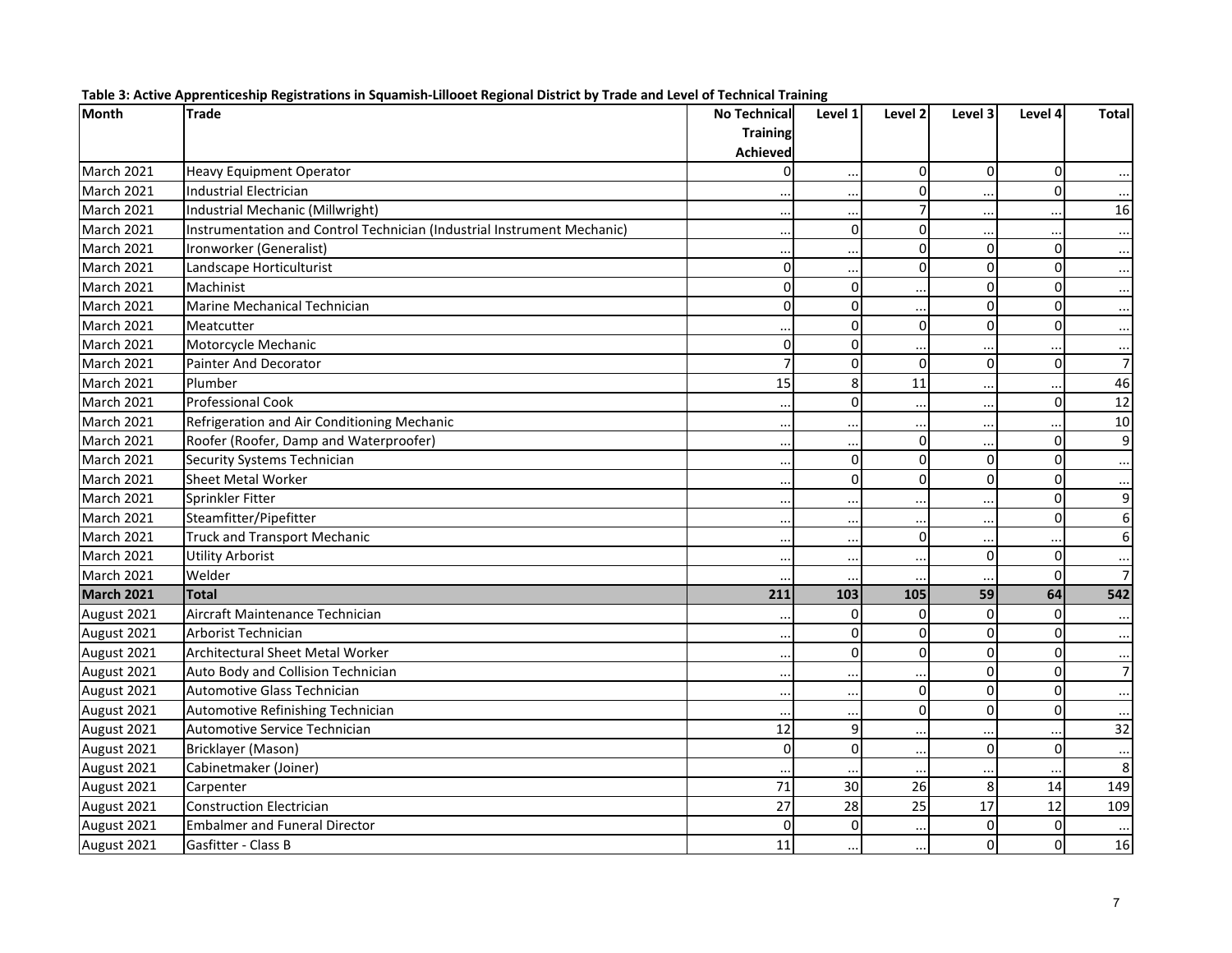| Month       | <b>Trade</b>                                                            | <b>No Technical</b> | Level 1       | Level <sub>2</sub> | Level 3        | Level 4  | <b>Total</b> |
|-------------|-------------------------------------------------------------------------|---------------------|---------------|--------------------|----------------|----------|--------------|
|             |                                                                         | <b>Training</b>     |               |                    |                |          |              |
|             |                                                                         | <b>Achieved</b>     |               |                    |                |          |              |
| August 2021 | Glazier                                                                 |                     | <sup>0</sup>  | $\Omega$           | $\Omega$       | $\Omega$ |              |
| August 2021 | Heavy Duty Equipment Technician                                         | $\ddotsc$           |               |                    | $\cdots$       |          | 23           |
| August 2021 | <b>Industrial Electrician</b>                                           |                     | $\cdot$ .     | $\Omega$           | $\ddots$       |          |              |
| August 2021 | Industrial Mechanic (Millwright)                                        | $\cdot \cdot$       | $\cdot \cdot$ |                    | $\cdots$       |          | 16           |
| August 2021 | Instrumentation and Control Technician (Industrial Instrument Mechanic) | $\cdots$            | U             | O                  | $\cdots$       |          |              |
| August 2021 | Ironworker (Generalist)                                                 | $\cdots$            | $\cdot$ .     | $\Omega$           | $\Omega$       |          |              |
| August 2021 | Landscape Horticulturist                                                | 0                   |               | $\Omega$           | 0              |          |              |
| August 2021 | Machinist                                                               | $\Omega$            |               |                    | 0              |          | $\cdots$     |
| August 2021 | Marine Mechanical Technician                                            | $\Omega$            |               |                    | 0              |          |              |
| August 2021 | Meatcutter                                                              |                     |               | $\Omega$           | $\Omega$       |          | $\cdots$     |
| August 2021 | Motorcycle Mechanic                                                     | $\Omega$            |               |                    | $\cdots$       |          | $\cdots$     |
| August 2021 | Painter And Decorator                                                   | 8                   |               | $\Omega$           | 0              |          | 8            |
| August 2021 | Piledriver And Bridgeworker                                             |                     |               | $\Omega$           | $\Omega$       |          |              |
| August 2021 | Plumber                                                                 | 15                  | 8             | $\cdot$            | $\cdots$       |          | 44           |
| August 2021 | <b>Professional Cook</b>                                                |                     | $\cdot$ .     |                    | $\cdots$       | U        | 9            |
| August 2021 | Refrigeration and Air Conditioning Mechanic                             | 10                  |               |                    | $\cdots$       |          | 14           |
| August 2021 | Roofer (Roofer, Damp and Waterproofer)                                  | 6                   |               | $\Omega$           | $\cdots$       |          | $\cdots$     |
| August 2021 | Security Systems Technician                                             | $\cdots$            |               | O                  | 0              |          |              |
| August 2021 | <b>Sheet Metal Worker</b>                                               |                     |               | $\Omega$           | $\Omega$       |          |              |
| August 2021 | Sprinkler Fitter                                                        | $\cdots$            | $\ddotsc$     | $\cdot$ .          | $\cdots$       |          | 11           |
| August 2021 | Steamfitter/Pipefitter                                                  | $\Omega$            | $\cdot \cdot$ |                    | $\cdots$       |          |              |
| August 2021 | <b>Truck and Transport Mechanic</b>                                     |                     | $\cdot \cdot$ | $\mathbf 0$        | $\ddotsc$      |          | 8            |
| August 2021 | <b>Utility Arborist</b>                                                 | $\cdots$            | $\ddotsc$     | $\ddotsc$          | $\overline{0}$ | $\Omega$ |              |
| August 2021 | Welder                                                                  |                     |               |                    | $\cdot$        |          | 8            |
| August 2021 | <b>Total</b>                                                            | 217                 | 106           | 98                 | 57             | 36       | 514          |

|  | Table 3: Active Apprenticeship Registrations in Squamish-Lillooet Regional District by Trade and Level of Technical Training |  |  |
|--|------------------------------------------------------------------------------------------------------------------------------|--|--|
|  |                                                                                                                              |  |  |

#### **Notes**

... Represents numbers between 1 and 5. These numbers have been masked to ensure protection of personal information. In some cases, it is not only necessary to mask one number but also <sup>a</sup> complementary number because the missing value can be calculated from the total. In these cases, two cells are suppressed so the exact value of one cell cannot be calculated.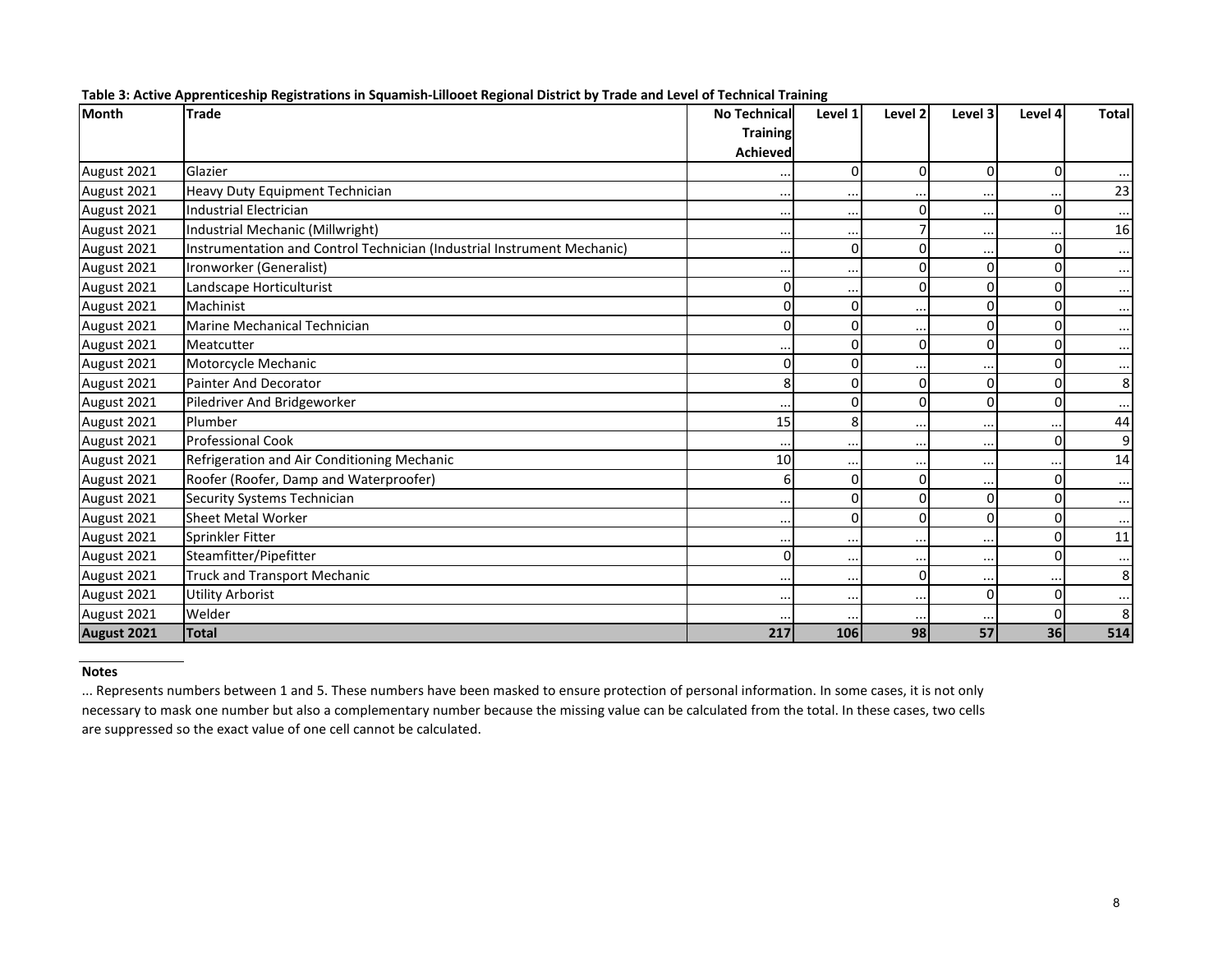### Table 4: Certificates of Qualification in Squamish-Lillooet Regional District by City (Apprenticeship and Trade Qualifier)

| Fiscal Year $^1$       | City:                 | <b>Regional District:</b>      |  |  |
|------------------------|-----------------------|--------------------------------|--|--|
|                        | Squamish <sup>2</sup> | Squamish-Lillooet <sup>3</sup> |  |  |
|                        |                       |                                |  |  |
| FY2016-17              | 31                    | 109                            |  |  |
| FY2017-18              | 31                    | 113                            |  |  |
| FY2018-19              | 37                    | 120                            |  |  |
| FY2019-20              | 28                    | 106                            |  |  |
| FY2020-21 <sup>4</sup> | 13                    |                                |  |  |

# **Notes**

 $^{1}$ Fiscal year is from April to March.

 $2$ City of Squamish was determined using the postal code for the address on file for each registrant.

<sup>3</sup>Squamish-Lillooet Regional District total includes total for City of Squamish.

 $^{4}$ FY2020-21 Results were impacted by policy and health responses to COVID-19.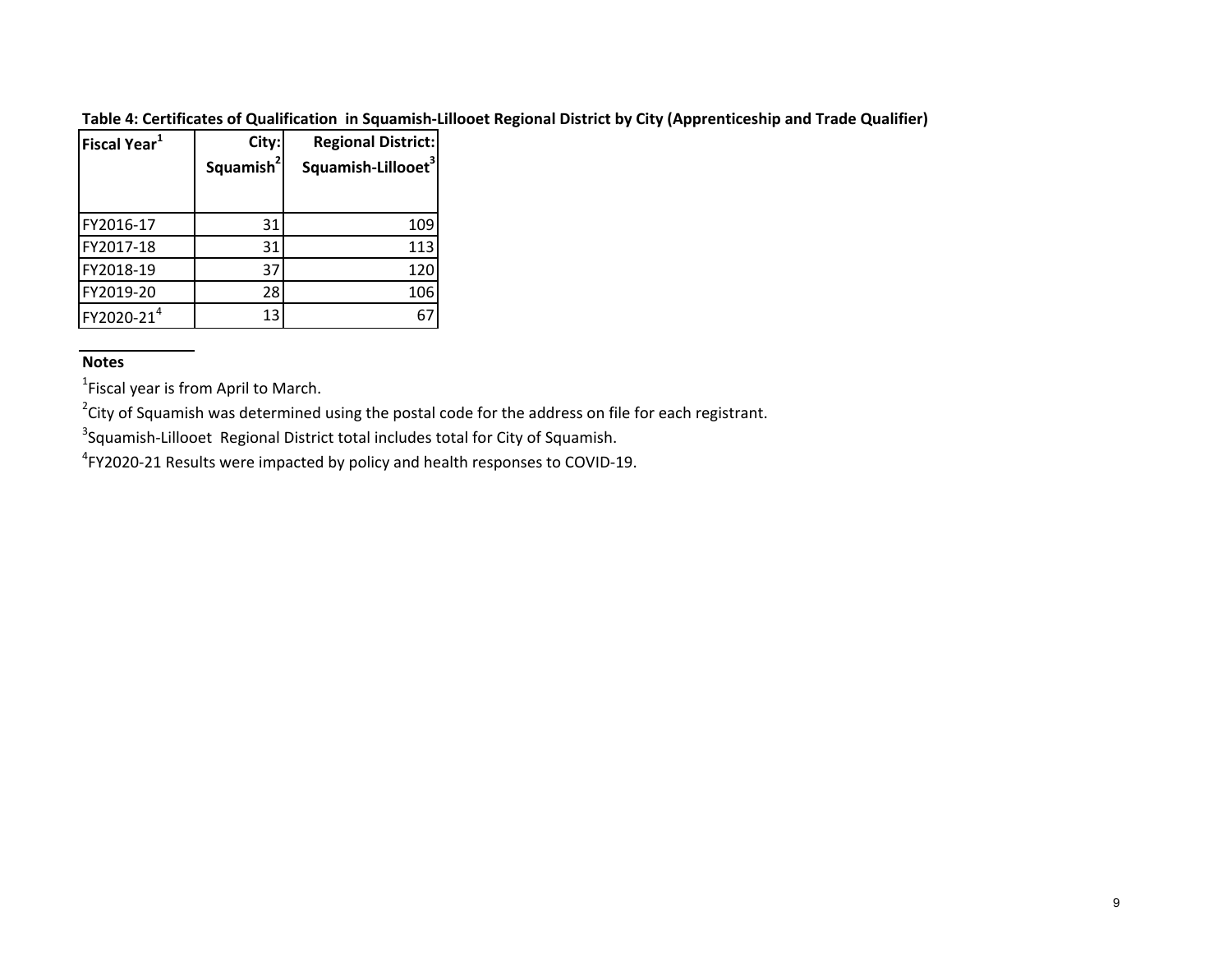Table 5: Certificates of Qualification in Squamish-Lillooet Regional District by Gender and Indigenous (Apprenticeship and Trade Qualifier)  $^1$ 

| <b>Fiscal Year<sup>2</sup></b> | Women    | Indigenous | <b>Total Certificates</b> |
|--------------------------------|----------|------------|---------------------------|
|                                |          |            | of Qualification          |
| FY2016-17                      | 10       |            | 109                       |
| FY2017-18                      | $\cdots$ |            | 113                       |
| FY2018-19                      | 12       |            | 120                       |
| FY2019-20                      | 10       |            | 106                       |
| FY2020-213                     |          |            |                           |

# **Notes**

 $^{1}$ Gender and Indigenous are self-identified.

<sup>2</sup>Fiscal year is from April to March.

 $3$ FY2020-21 Results were impacted by policy and health responses to COVID-19.

... Represents numbers between 1 and 5. These numbers have been masked to ensure protection of personal information. In some cases, it is not only necessary to mask one number but also <sup>a</sup> complementary number because the missing value can be calculated from the total. In these cases, two cells are suppressed so the exact value of one cell cannot be calculated.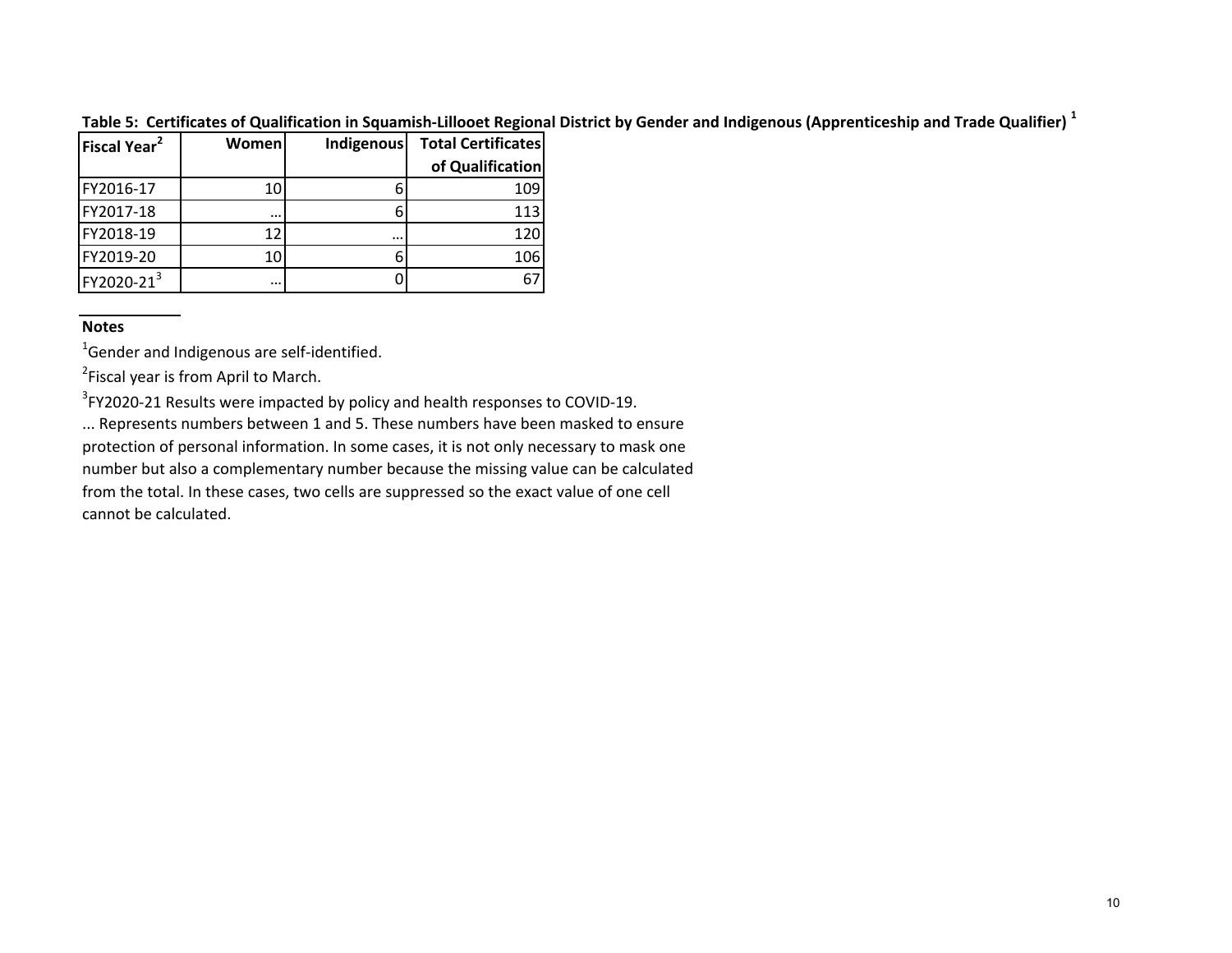Table 6: Certificates of Qualification in Squamish-Lillooet Regional District by Trade and Fiscal Year (Apprenticeship and Trade Qualifier)<sup>1</sup>

| <b>Trade</b>                                                            |          | FY2016-17 FY2017-18 FY2018-19 FY2019-20 |           |               | FY2020-21 <sup>2</sup> |
|-------------------------------------------------------------------------|----------|-----------------------------------------|-----------|---------------|------------------------|
| Arborist Technician                                                     | 0        | $\Omega$                                | O         |               |                        |
| <b>Architectural Sheet Metal Worker</b>                                 | 0        |                                         | O         | $\mathbf{0}$  | 0                      |
| Auto Body and Collision Technician                                      | 0        | $\Omega$                                |           | $\mathbf{0}$  |                        |
| Automotive Glass Technician                                             |          | 0                                       | $\cdot$ . | $\mathbf 0$   | 0                      |
| Automotive Refinishing Prep Technician                                  | 0        |                                         | 0         | $\mathbf{0}$  | 0                      |
| Automotive Refinishing Technician                                       | $\Omega$ | 0                                       | 0         |               | 0                      |
| Automotive Service Technician                                           |          | 22                                      | 17        | 16            |                        |
| <b>Baker</b>                                                            | 0        |                                         | 0         |               |                        |
| <b>Bricklayer (Mason)</b>                                               | O        | $\Omega$                                |           | $\mathbf 0$   | 0                      |
| Cabinetmaker (Joiner)                                                   | $\Omega$ | $\Omega$                                |           |               | 0                      |
| Carpenter                                                               | 18       | 15                                      | 15        | 14            | 12                     |
| Construction Craft Worker (Labourer)                                    | 0        | $\mathbf{0}$                            | $\ddotsc$ | $\mathbf{0}$  | 0                      |
| <b>Construction Electrician</b>                                         | 14       | 12                                      | 24        | 21            | 15                     |
| Cook                                                                    | 0        | 0                                       | 0         | $\mathbf{0}$  | $\ddotsc$              |
| Diesel Engine Mechanic                                                  |          | 0                                       | $\Omega$  | $\mathbf 0$   | 0                      |
| <b>Embalmer and Funeral Director</b>                                    | 0        | 0                                       |           | 0             | 0                      |
| <b>Funeral Director</b>                                                 | 0        | 0                                       | $\cdot$ . | $\mathbf 0$   | 0                      |
| Gasfitter - Class B                                                     | 0        |                                         |           | $\mathbf 0$   |                        |
| Glazier                                                                 | 0        | $\Omega$                                | 0         | $\ddotsc$     | 0                      |
| Hairstylist                                                             |          | 0                                       | 0         | $\cdot \cdot$ | 0                      |
| <b>Heating Technician</b>                                               | 0        |                                         | 0         | 0             | 0                      |
| Heavy Duty Equipment Technician                                         |          | $\cdot$ .                               | 6         |               |                        |
| <b>Heavy Equipment Operator</b>                                         |          | 0                                       |           | $\mathbf 0$   | 0                      |
| <b>Industrial Electrician</b>                                           |          |                                         |           |               |                        |
| Industrial Mechanic (Millwright)                                        |          | 9                                       | $\cdot$ . | 7             |                        |
| Instrumentation and Control Technician (Industrial Instrument Mechanic) |          | $\cdot$ .                               | 0         |               | 0                      |
| Ironworker (Generalist)                                                 |          |                                         | 0         |               |                        |
| Landscape Horticulturist                                                | 0        | 0                                       |           | 0             |                        |
| Machinist                                                               |          | 0                                       | 0         | 0             | 0                      |